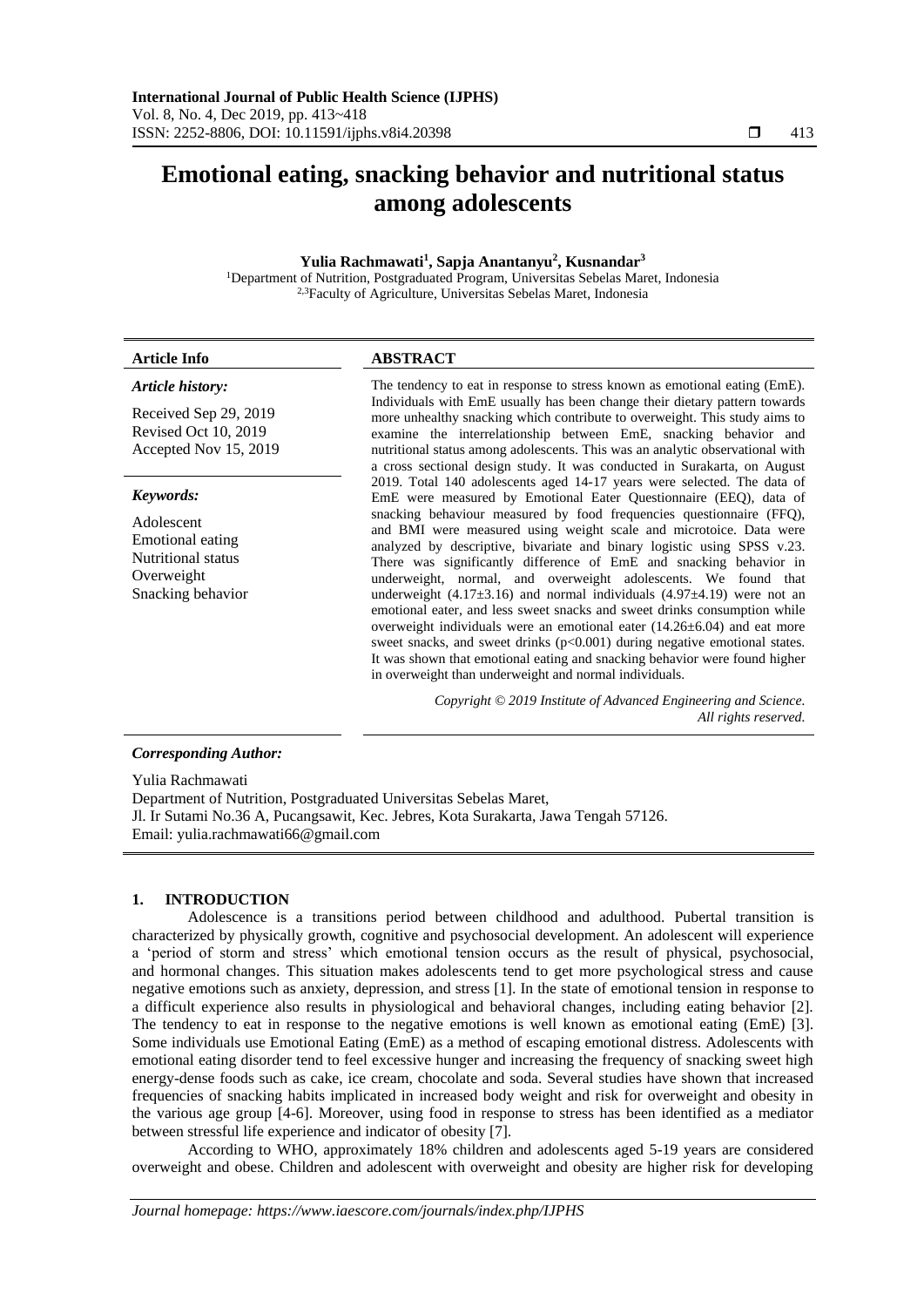the same problem in adulthood and cause many chronic diseases, including coronary heart disease, type 2 diabetes, and certain cancers [8-9]. In Indonesia, overweight and obesity is still high prevalent. In 2013, prevalence of overweight among adolescents aged 16-18 still 7.3% (5.7% overweight*;* 1.6% obesity). Central Java is one of the highest prevalence of obesity case with 1.8%, and Surakarta City is the highest prevalence of overweight and obesity case with 6.4% and 5.9% [10].

#### **2. RESEARCH METHOD**

This was an analytic observational with a cross sectional design study. It was conducted in four high school in Surakarta, on August 2019. Total population in this study was 2754 adolescents, and sample size was counted by Open Epi application. Total 140 adolescents aged 14-17 years was sampling by cluster random sampling technique. Subject who consumed anti-depressants, anti-anxiety, mood stabilizers, anti-psychotic medication, appetite stimulant, and drugs stimulate weight gain were not included. Also, subject who was on menstrual period, or fasting were exclude from the study.

Dependent variable on this study was nutritional status, and independent variable was emotional eating and snacking behavior. Definition of nutritional status in this study was nutritional status of adolescents which measured by counted weight  $(kg)$  per height  $(m<sup>2</sup>)$  (BMI) per age. Definition of emotional eating in this study was the tendency to eat in response to the negative emotions during a month ago which measured by Emotional Eater Questionnaire (EEQ). EEQ consisted of 10 question about emotional eating with Likert Score 0 for never, 1 for sometimes, 2 for usually, and 3 for always. The results of EEQ would be classified into 4 which 0-5 was "non emotional eater"; 6-10 was "Low emotional eater"; 11-20 was "Emotional eater"; and 20-30 was "Very Emotional Eater". Snacking behavior is frequency of salty-sweet high fat and energy-dense snacks consumption during a month ago which measured by Food Frequency Questionnaire (FFQ). FFQ will consisted of high density snack or drink with Likert score 0 for never, 1 for 2-3 times a month, 2 for 2-3 times a week, 3 for daily, 4 for a couple times a day.

Statistical analyses were performed with SPSS V.23 (SPSS Inc., Chicago, IL, USA). Normality of data distribution was examined by Kolmogorov-Smirnov and non parametrics test were used because the data were abnormal. Bivariate test between each variable was examined by Kruskall-Wallis and Mann-Whitney U test. Mutivariate test was examined by Binary Regression. Value of P<0.005 was considered as significant. Anonymity, confidentiality, and written informed consent were obtained from all subjects. The trial was approved by the Ethics Committee of Medicine Faculty of Sebelas Maret University, Surakarta No.314/UN27.06/KEPK/2019.

# **3. RESULTS AND DISCUSSION**

# **3.1. Characteristic of subjects**

At the beginning of the study, 144 subjects participated in this study, but four subjects did not complete the questionnaire and excluded. Therefore, the statistical analysis was performed on 140 subjects who completed the study. Characteristics of the study population including age, grade, pocket money, parent's education, parent's occupation, and family income were presented in Table 1. The majority of subjects (58.6%) were  $11<sup>th</sup>$  grade student in high school, and the rest were  $10<sup>th</sup>$  grade. Based on the average pocket money, 77.9% of subjects had an average pocket money which was 20.807.00 IDR per day. The majorities of subject's parent were bachelor, and worked as private employees, or entrepreneurs, while the majority of subject's mothers were housewives. The majority of subject' parents had an income above the Surakarta City Regional Minimum Wage in 2019 which was 1.802.700.00 IDR per month.

| Table 1. Characteristic of subjects |      |  |  |  |  |  |
|-------------------------------------|------|--|--|--|--|--|
| F                                   | %    |  |  |  |  |  |
|                                     |      |  |  |  |  |  |
| 5                                   | 3.6  |  |  |  |  |  |
| 57                                  | 40.7 |  |  |  |  |  |
| 68                                  | 48.6 |  |  |  |  |  |
| 10                                  | 7.1  |  |  |  |  |  |
|                                     |      |  |  |  |  |  |
| 58                                  | 41.4 |  |  |  |  |  |
| 82                                  | 58.6 |  |  |  |  |  |
|                                     |      |  |  |  |  |  |
| 109                                 | 77.9 |  |  |  |  |  |
| 31                                  | 22.1 |  |  |  |  |  |
|                                     |      |  |  |  |  |  |
|                                     |      |  |  |  |  |  |

| Table 1. Characteristic of subjects |  |  |
|-------------------------------------|--|--|
|                                     |  |  |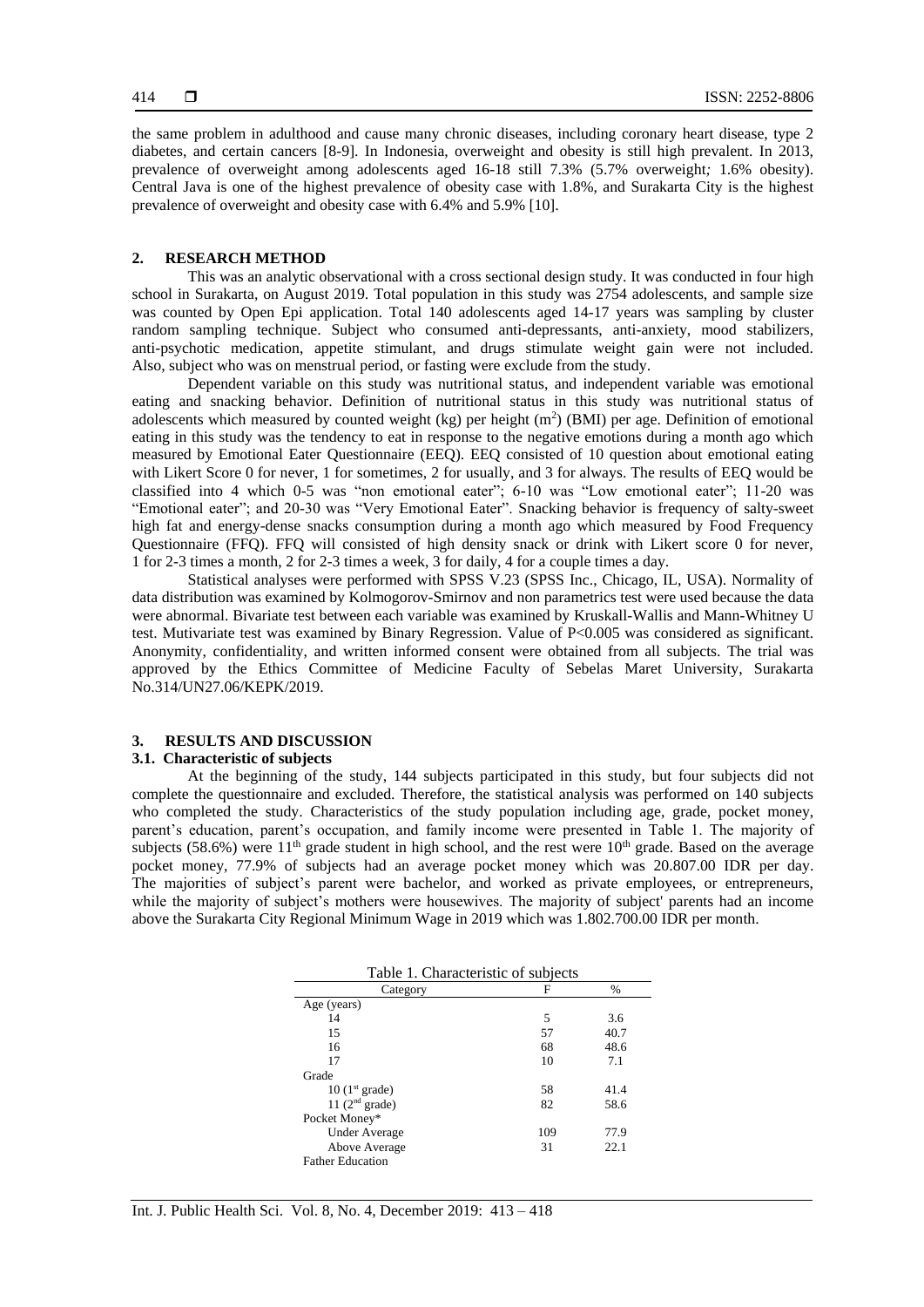| Elementary                                                              | 5   | 3.6  |
|-------------------------------------------------------------------------|-----|------|
| Junior High                                                             | 12  | 8.6  |
| Senior High                                                             | 57  | 40.7 |
| University                                                              | 66  | 47.1 |
| <b>Father Occupation</b>                                                |     |      |
| Civil servants                                                          | 34  | 24.3 |
| State-Own Enterprises                                                   | 7   | 5.0  |
| Enterpreneur/private employee                                           | 81  | 57.9 |
| Farmer/Laborer                                                          | 15  | 10.7 |
| Retired                                                                 | 3   | 2.1  |
| Father Income**                                                         |     |      |
| <regional minimum="" td="" wage<=""><td>18</td><td>8.6</td></regional>  | 18  | 8.6  |
| $\geq$ Regional Minimum Wage                                            | 122 | 91.4 |
| Mother Education                                                        |     |      |
| Elementary                                                              | 6   | 4.3  |
| Junior High                                                             | 10  | 7.1  |
| Senior High                                                             | 59  | 42.1 |
| University                                                              | 65  | 46.4 |
| Mother Occupation                                                       |     |      |
| Civil servants                                                          | 29  | 20.7 |
| State-Own Enterprises                                                   | 2   | 1.4  |
| Enterpreneur/private employee                                           | 39  | 27.9 |
| Farmer/Laborer                                                          | 1   | 0.7  |
| <b>Housewives</b>                                                       | 69  | 49.3 |
| Mother Income**                                                         |     |      |
| No income                                                               | 69  | 49.3 |
| <regional minimum="" td="" wage<=""><td>20</td><td>14.3</td></regional> | 20  | 14.3 |
| $\geq$ Regional Minimum Wage                                            | 51  | 36.4 |

Note: (\*) Average of pocket money 20.807,00 IDR per day

(\*\*) Surakarta Regional Minimum Wage 2019 was 1.802.700,00 IDR per month

#### **3.2. Bivariate analysis**

Nutritional status distribution based on gender is presented in Table 2. It can be seen that the majority of subjects (53.6%) are female. The prevalence of underweight adolescents in this study was 8.5%, with a higher prevalence of underweight among boys (5.0%) than girls (3.6%). Most (67.1%) of subjects were normal with the prevalence of normal among girls (40.0%) were higher than boys (27.1%). The prevalence of overweight in this study is relatively high at 24.3% with the prevalence of overweight among boys (14.3%) higher than girls (10.0%).

| n   | %    | $\boldsymbol{p}^*$ |
|-----|------|--------------------|
|     |      |                    |
| 12  | 8.5  |                    |
| 94  | 67.1 | 0.126              |
| 34  | 24.3 |                    |
| 140 | 100  |                    |
|     |      |                    |

Table 2. Characteristics of subject based on nutritional status and gender

\*Chi-square test with significant p<0.05

These present study showed that the prevalence of adolescents with normal nutritional status was 67.1%, underweight was only around 8.5%; while overweight was relatively high at 24.3%. This result is consistent with the situation in Indonesia which still experiencing double burden problems [11]. The present results support the prior research who found a higher prevalence of underweight among male adolescents than female adolescents [12]. However, from the chi-square test the difference of nutritional status based on gender was not statistically significant. This was also consistent with the prior research who found that gender differences were not related to nutritional status [13]. But another study found that overweight was closely correlated with gender [14].

The difference of emotional eating and snacking behavior based on the nutritional status of subjects were presented in Table 3. It can be seen that the average of emotional eating score of subjects with underweight, normal, and overweight were  $4.17\pm3.16$ ,  $4.97\pm4.19$ ,  $14.26\pm6.04$ , respectively. From the Kruskal Wallis test, obtained p value<0.001 which means there were differences in emotional eating scores based on the nutritional status of subjects. In Table 3 also could be seen the frequencies of snack consumption with indicators of sweet snacks, salty snacks, one meal dish and sweet drinks. The score of sweet snack consumption in underweight, normal, and overweight subjects were 1.39 $\pm$ 0.57, 2.41±0.79, 5.08±1.81 respectively, with p value<0.001. The score of salty snacks consumption in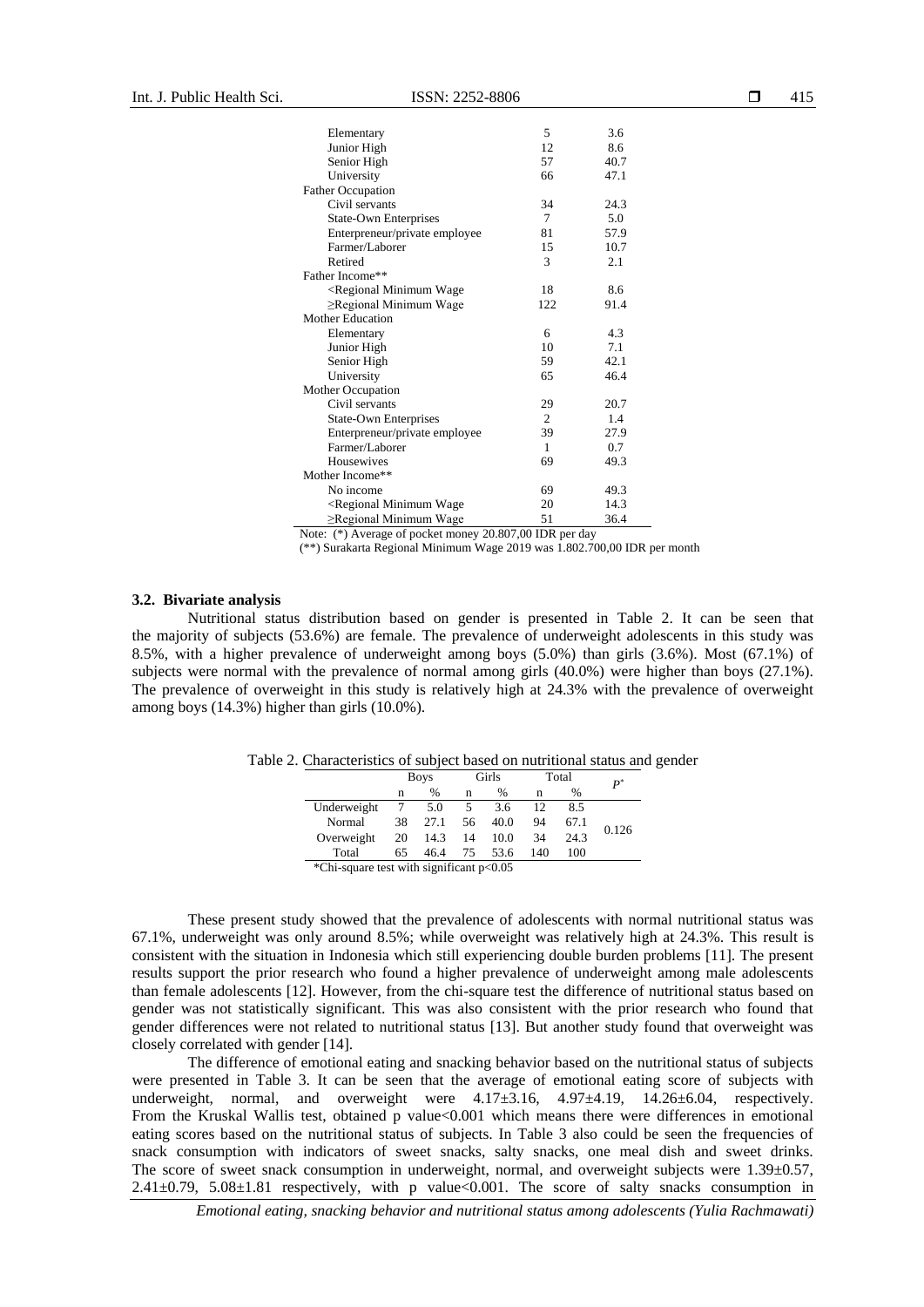underweight, normal and overweight subjects were  $2.06\pm0.57$ ,  $3.34\pm1.19$ ,  $5.40\pm2.19$ , respectively, with a p value<0.001. The score of one dish meal consumption in underweight, normal and overweight subjects were  $1.81 \pm 0.73$ ,  $2.60 \pm 1.22$ ,  $3.86 \pm 1.47$  respectively, with p value <0.001. The score of sweet snack consumption in underweight, normal, and overweight subjects were  $1.93\pm0.94$ ,  $2.86\pm1.50$ ,  $4.74\pm2.26$ respectively, with p value<0.001. Therefore, there were significant differences in the snacking behavior (sweet snack, salty snack, one dish meal, sweet drink) among underweight, normal and overweight subjects.

|                           |      | ັ           |       |           |       |            |            |
|---------------------------|------|-------------|-------|-----------|-------|------------|------------|
|                           |      | Underweight |       | Normal    |       | Overweight | p          |
|                           | Mean | <b>SD</b>   | Mean  | <b>SD</b> | Mean  | SD         |            |
| <b>Emotional Eating</b>   |      |             |       |           |       |            |            |
| Non-EE                    | 2.38 | 1.68        | 2.62  | 1.99      | 2.50  | 3.53       |            |
| LEE                       | 7.75 | 2.06        | 8.14  | 1.41      | 7.86  | 1.21       |            |
| EE                        | ۰.   | ۰           | 14.00 | 1.41      | 14.71 | 2.93       | $< 0.001*$ |
| <b>VEE</b>                | ۰    | -           | 21.50 | 0.71      | 21.86 | 1.36       |            |
| Rerata                    | 4.17 | 3.16        | 4.97  | 4.19      | 14.26 | 6.04       |            |
| <b>Snacking Behaviour</b> |      |             |       |           |       |            |            |
| <b>Sweet Snacks</b>       | 1.39 | 0.57        | 2.41  | 0.79      | 5.08  | 1.81       | $< 0.001*$ |
| <b>Salty Snacks</b>       | 2.06 | 0.57        | 3.34  | 1.19      | 5.40  | 2.19       | $< 0.001*$ |
| One dish meal             | 1.81 | 0.73        | 2.60  | 1.22      | 3.86  | 1.47       | $< 0.001*$ |
| <b>Sweet Drink</b>        | 1.93 | 0.94        | 2.86  | 1.50      | 4.74  | 2.26       | $< 0.001*$ |

Table 3. Difference of emotional eating and snacking behavior based on nutritional status

Note: Non-EE: Non-Emotional Eater; LEE: Low Emotional Eater; EE: Emotional Eater; VEE: Very Emotional Eater Eater; \*Uji Kruskal Wallis test signifikan p<0.05

From the present results, emotional eating occurred among 49.3% of subjects both boys and girls. However, the prevalence of emotional eating among girls was slightly higher than boys. It was consistent with the previous research which found that emotional eating were higher prevalent in girls than boy. This was because women tend to experienced negative emotions such as stress (perceived stress), worry (worries), and anxiety (anxiety) psychologically, while men tend to experienced negative emotions only confusion (confused mood) feeling [15]. But, from the results of the average emotional eating score by gender, it was found that the average emotional eating score among boys was higher than girls, although not significantly different. This could be caused by the prevalence of overweight boys was higher than girls. This was supported by prior research which found that emotional eating were higher prevalent among overweight than underweight individuals [16].

Emotional eating was usually caused by several factors such as alexithymia, emotional regulation, and genetic disorders. Genetic factors were related to the Hypothalamic Pituitary Adrenal (HPA) response to stress by cortisol secretion, through a system called the serotonergic brain system. In the serotonergic brain system, the serotonin transporter gene (5-HTT-SLC6A4) had to regulate serotonin secretion which will stabilize appetite and body weight. If there was a disruption in the serotonergic brain system such as the occurrence of polymorphisms in the 5-HTTLPR allele gene, it will cause a decrease in serotonin secretion and cause feelings of depression and cause emotional eating disorders [17].

The present results showed a relationship between snacking frequencies with nutritional status using BMI per age indicators. We found that higher frequencies of snacking would positively affects the BMI score. This results supported by a cohort study which found that people who highly frequent of snacking experienced significant weight gain during the follow-up study. Individuals with highly frequent snacking behavior had 69% higher risk of overweight and obesity [18]. From the present results was also found that underweight to normal adolescents preferred to consume the type of salty snacks. Overweight adolescents preferred the type of sweet snacks and sugary drinks. Food preferences based on nutritional status theory was reported that individuals with overweight and obese tend to like snacks with sweet taste (bread, cakes, biscuits, chocolate), or sweet and milky drinks (tea, coffee, chocolate). Underweight individuals tend to choose boiled snacks, fruit and dairy products.

### **3.3. Multivariate analysis**

Multivariate analysis between emotional eating, snacking behavior and nutritional status were presented in Table 4. It was known that the emotional eating variable had p value=0.008 and sweet snack variables had p value<0.001, so it was statistically significant. In other words, emotional eating variables and sweet snack consumption simultaneously affect the nutritional status of subjects. While other variables such as the salty snacks ( $p=0.080$ ), one meal dish ( $p=0.191$ ), and sweet drinks ( $p=0.149$ ) consumption were not statistically significant (>0.05) so these variables were not simultaneously affect the nutritional status of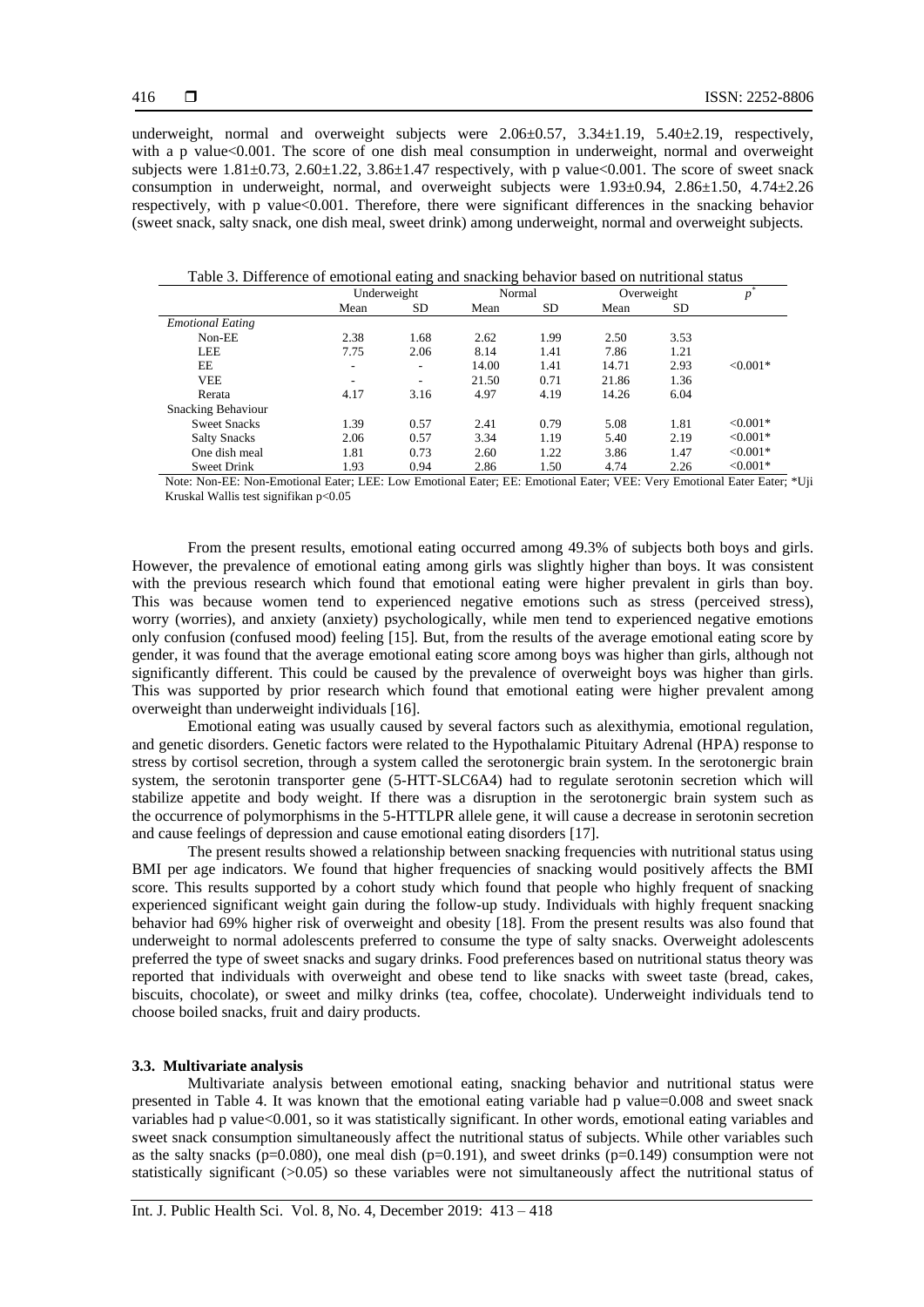subjects. From the results above we obtained the regression equation Y=17.131+0.183 X1+2.213 X2-0.493  $X3-0.381$  X4-0.304 X5 and resulted as  $R^2$  68.9%.

Tabel 4. Regression of emotional eating, snack behavior and nutritional status

|                           | <b>Nutritional Status</b> |          |          |       |            |                |
|---------------------------|---------------------------|----------|----------|-------|------------|----------------|
|                           | (Body Mass Index)         |          |          |       |            |                |
|                           | в                         |          | CI 95%   |       | $p^*$      | $\mathbb{R}^2$ |
|                           |                           | t        | Lower    | Upper |            |                |
| <b>Emotional Eating</b>   | 0.183                     | 2.711    | 0.050    | 0.317 | $0.008*$   |                |
| <b>Snacking Behaviour</b> |                           |          |          |       |            |                |
| <b>Sweet Snacks</b>       | 2.213                     | 5.587    | 1.429    | 2.996 | $< 0.001*$ |                |
| <b>Salty Snacks</b>       | $-0.493$                  | $-1.764$ | $-1.046$ | 0.060 | 0.080      |                |
| One dish meal             | $-0.381$                  | $-1.314$ | $-0.953$ | 0.192 | 0.191      | 0.689          |
| <b>Sugary Drink</b>       | $-0.304$                  | $-1.452$ | $-0.718$ | 0.110 | 0.149      |                |

Note: Non-EE: *Non-Emotional Eater*; LEE: *Low Emotional Eater*; EE: *Emotional Eater*; VEE: *Very Emotional Eater Eater*; \*Binary Linier Regression test significant p<0.05

In this study, it was known that there was a relationship between emotional eating, snacking behavior, and nutritional status. Emotional eating disorders can changes the snacking behavior and contribute to changed nutritional status. In another words, individual with emotional eating or known as emotional eater tend to consumed higher frequent of snacking which cause higher body mass index which contributes to overweight. This result supported by previous study which found that overweight individuals tend to overeating during emotional states compared to underweight or normal individuals [18]. Previous research also found that adolescents who experienced emotional eating tend to consume sweet high energy-dense foods [15]. This was also found that emotional eating was positively related to higher consumption of high energy-dense, sweet, and high fat snack [20].

Children or adolescents who were experienced emotional eating tend to had restrained eater habits before. Individuals who usually restrained eating were usually able to control their eating strategies when the emotional state is neutral or positive, but when experienced stress or another negative emotions, it became uncontrollable so it affected the eating behavior [21]. The interrelationship between emotional eating, snacking behavior and nutritional status also supported by prior study which found that food was a comforting agent that provides comfort after consumed [22]. Physiologically, snack, especially sweet snacks, contained tryptophan which can help increased the serotonin hormone which raise sense of happiness, calm, and reducing the negative emotions [23]. Consequently, increased of calorie intake and imbalance sugar, high fat, low fiber diet contributes to higher BMI and risk of overweight and obesity [24]. Somehow, it could be also become a reciprocal relationship which individual with overweight and obesity could be very emotional eating and influenced the frequencies of snacking that cause the overweight or obesity could get worse [25].

#### **4. CONCLUSION**

Increased frequency of high density snack consumption due to emotional eating correlated with an increased of body mass index and contributes to overweight. And it was shown that emotional eating disorder and sweet-high density snacking behavior were found higher in overweight than underweight and normal individuals.

#### **ACKNOWLEDGEMENTS**

We are thankful to the subject who kindly participated in this trial. We also declared there is none conflict of interest.

#### **REFERENCES**

- [1] Michels, N., *et al.,* "Stress, Emotional Eating Behavior and Dietary Pattern in Children". *Appetite*, 59: 762-769. 2012.
- [2] Wardle, J., *et al.,* **"**Stress and adiposity: A meta-analysis of longitudinal studies". *Obesity, 19,* 771–778. 2011.
- [3] Arnow, B., *et al.,* "The Emotional Eating Scale: The Development of a Measure to Assess Coping with Negative Affect by Eating*"*. *Stanford University Scool of Medicine*. Vol. 18 (1). 1995.
- [4] Barnes, T.L., *et al.,* "Snacking Behaviors, Diet Quality, and BMI in a Community Sample of Working Adults". *J Acad Nutr Diet* 115(7): 1117–1123. 2015.